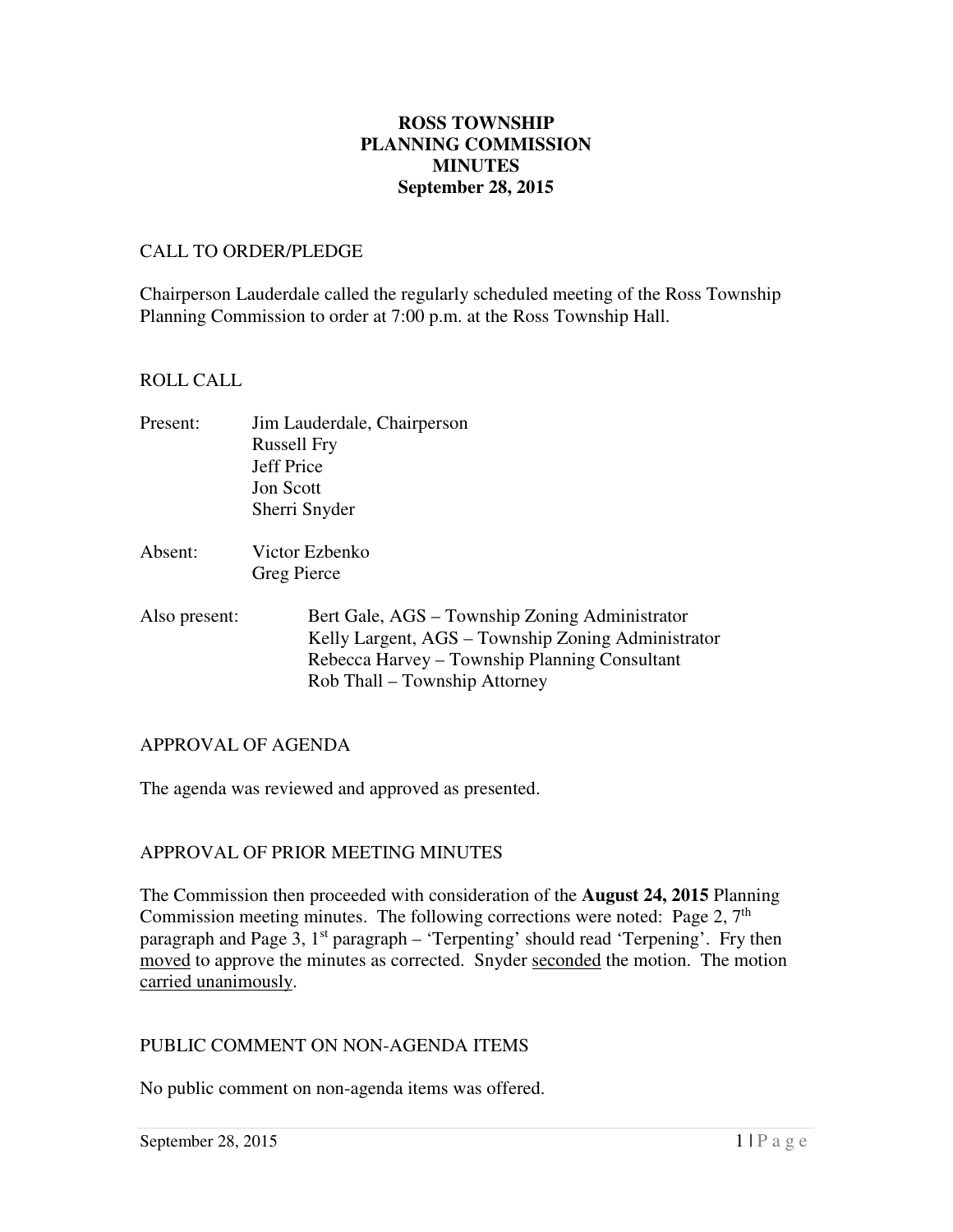# NEW BUSINESS

1. Public Hearing – Foundations Recovery Network (FRN)

 The next matter to come before the Commission was consideration of the request by Foundations Recovery Network (FRN) for Special Land Use Permit/Site Plan Review for a regional therapeutic retreat center. The subject property is located 10499 North 48<sup>th</sup> Street and is within the R-R District.

 Chairperson Lauderdale advised that he would be abstaining from Commission consideration of the request in that he owns property within 300 feet of the subject site. *He relocated to the general seating area.* 

Acting Chairperson Price opened the public hearing.

 Gale referenced the application material and summary review (dated September 15, 2015) provided on the request. He stated that the special land use standards for the proposed use set forth in Article 20, Items 22 and 24 have been met, noting that a sign proposal did not accompany the site plan. Referencing Section 21.4 – Site Plan Content, Gale provided an overview of the site plan informational items pending a waiver by the Planning Commission pursuant to Section 21.4 T.

 Richard Rogers, Chief Operating Officer – FRN, Krista Gilbert, Site Manager, and Terry Schley of Schley Architects were present on behalf of the application. Schley noted that, pursuant to the Commission's discussion in June, the project has been developed consistent with the design standards applicable to a Retreat and Educational Center (Article 20, Item 24).

 Rogers provided operational information on the proposed therapeutic retreat center and explained that proposed site improvements will include construction of a new 2-story fitness center and offices; construction of a new covered walkway; minor renovations to existing sleeping buildings and welcome center, and minor site improvements (sidewalks, utility improvements, landscaping). The golf course will be allowed to revert back to a natural state.

 Referencing the Planning/Zoning Analysis prepared by Harvey, Schley stated that the Special Land Use Criteria set forth in Section 19.3 have been met, noting the following: the proposed use is generally less intensive than the previously approved Yarrow Golf and Conference Center; the developed elements of the site will remain largely unaltered; and, the proposed improvements comply with applicable Ordinance requirements.

 In response to the site plan review comments provided by AGS, Schley commented that much of the information noted as 'missing' can be found in the application narrative or on Drawing Sheet CO.1 submitted in response to staff review.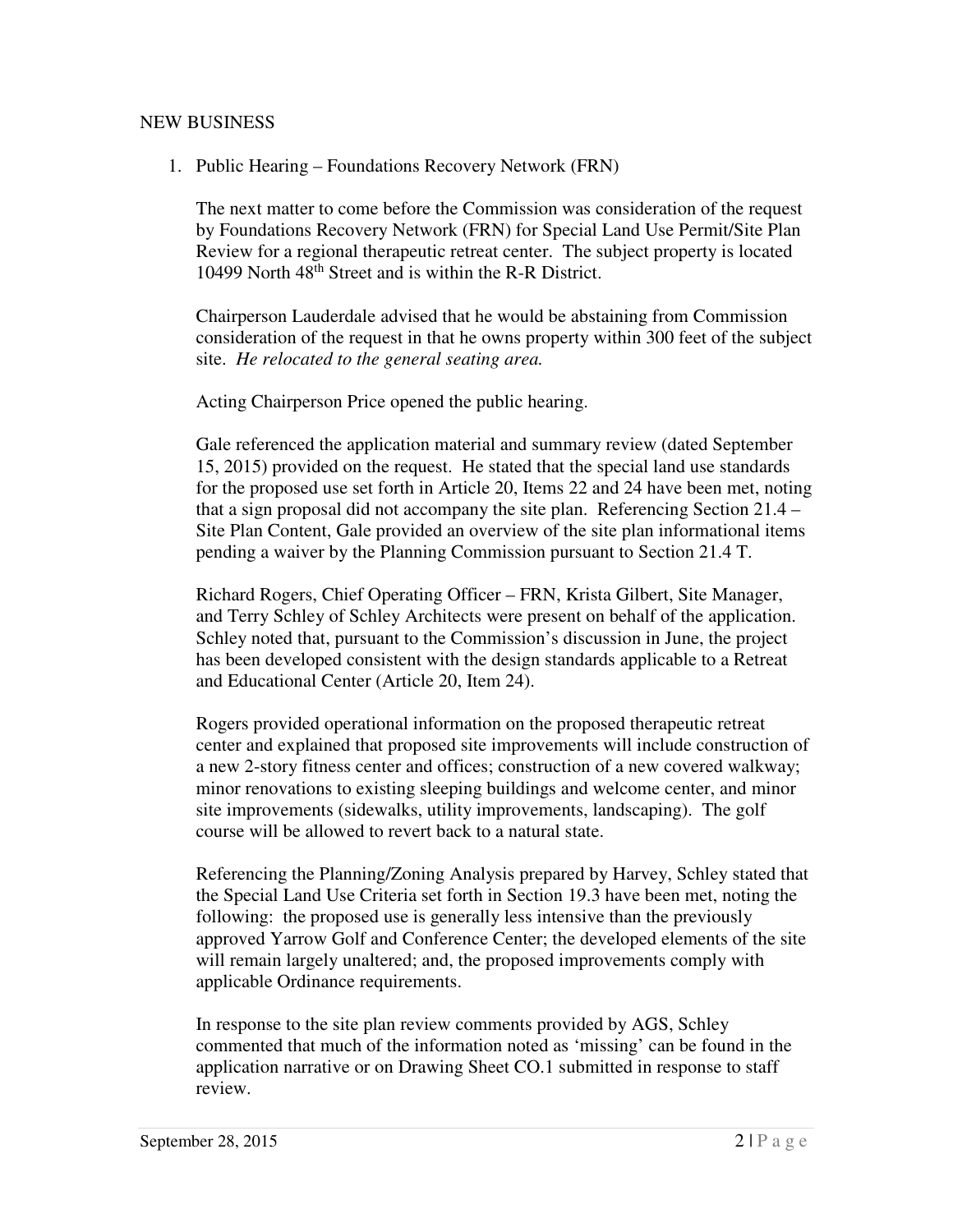Jim Stafford, an adjacent neighbor, expressed support for the proposed use but noted concern with any related impact on the adjoining lake. Specific concerns included the use of boats with engines on the lake; storm water runoff into the lake; and, the capacity of the existing septic systems.

 Kay Stafford noted additional concern with a proposal that would include the removal of any more trees on the property.

 Rogers stated that the use of motor boats on the lake is not proposed and that no buildings are proposed to be constructed across the road in close proximity to the lake that would impact storm water runoff. He further noted that consideration will be given to replanting trees in diminished areas on the site.

 Schley noted that the existing septic systems have been inspected and were found to meet all applicable standards.

 No further public comment was offered on the matter and the public comment portion of the public hearing was closed.

 In response to Commission questions, Schley explained that the proposed new building will connect the 'lodging' buildings and serve as a hub for the center. He added that the remaining improvements will be largely interior renovations to existing buildings and work related to the addition of fire suppression in the buildings.

 Fry questioned the proposal for the disposal of bio-waste from the site. Gilbert responded that all medical waste will be hauled away by a private contractor and disposed of off-site pursuant to State regulations. Fry also inquired as to the future use of the existing pathways previously used by golf carts to cross 'B' Avenue. Rodgers stated that the existing pathways are proposed to remain and will likely get occasional use by pedestrians from the retreat center.

 In consideration of the site plan content, the following was noted: the subject property represents an existing development site; the site plan content requirements have been largely met through the site plan (including Drawing Sheet CO.1) and the application narrative; and, the site plan is found to be adequate per Ordinance requirements. Scott then moved to accept the proposed site plan, noting a waiver of the information required by Section 21.4 L. and N. Snyder seconded the motion. The motion carried unanimously.

 The Commission then proceeded with a review of the application pursuant to Article 20, Item 24 – Retreat and Educational Center. It was concluded that the proposal meets all applicable design standards, noting that any future sign proposal will be subject to compliance with Ordinance requirements.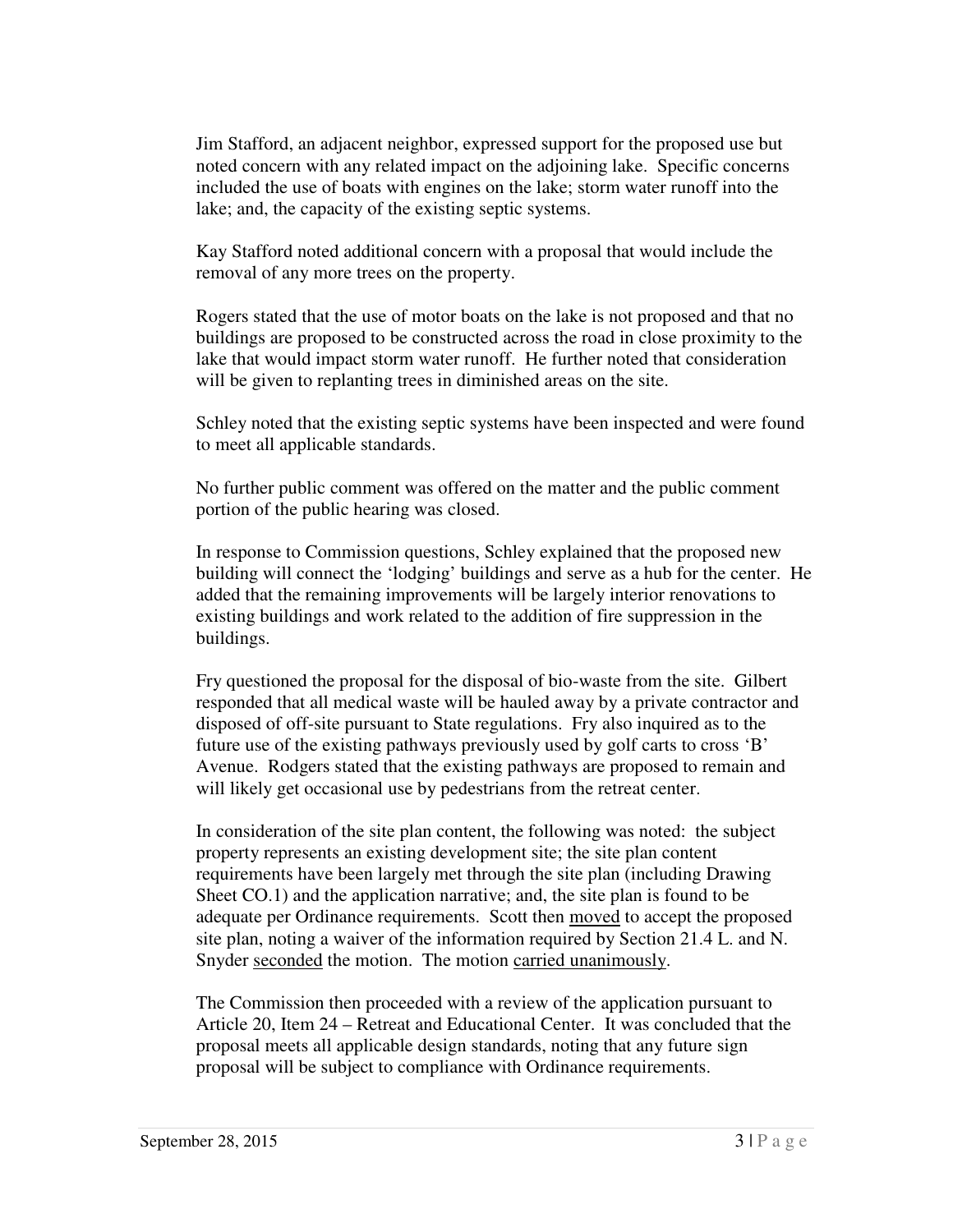In consideration of the Special Land Use Criteria set forth in Section 19.3, the following was noted:

- - the proposed retreat center will be compatible with 'permitted uses' within the R-R District;
- - the site consists of 303 acres and represents an existing development site with few proposed modifications;
- - the golf course is proposed to revert back to a natural state, increasing the undeveloped portion of the site;
- the proposed retreat center is generally a less intense use than the previous Golf and Conference Center;
- - the proposed site plan has been developed in compliance with all applicable standards;
- - the developed portion of the 303 acre site is largely toward the interior of the property and is provided adequate buffers; and,
- the proposed use will not adversely affect the public health, safety and general welfare of the community, or the character of the site.

 The following conclusions were noted in review of the site plan pursuant to Section 21.6 B.:

- $1.$ the proposed development will occupy less than  $1\%$  of a 303 acre site;
	- - the bulk of the site improvements are located on the interior of the property and are not visible from the abutting roadways or surrounding properties;
	- existing site improvements near the roadways are not proposed to be altered and are provided effective vegetative screens;
- $2.$ the public road network serving the site is adequate for the proposed use;
	- - no changes to the existing driveway arrangement or parking areas are proposed;
	- - parking is proposed to be provided in compliance with all applicable requirements (quantity, dimensions, circulation, location, surface);
	- access and on-site circulation should be subject to Fire Department review/approval;
- $3.$ most existing buildings exceed applicable setback requirements;
	- - existing/proposed outdoor lighting complies with Ordinance standards;
		- - existing land cover on the site provides healthy protection to the surrounding area and is not proposed to be altered;
- 4. utilities are proposed to be upgraded to provide required service and fire protection;
	- all utilities should be subject to health department review/approval;
- 5. the land cover and natural features on the site are proposed to remain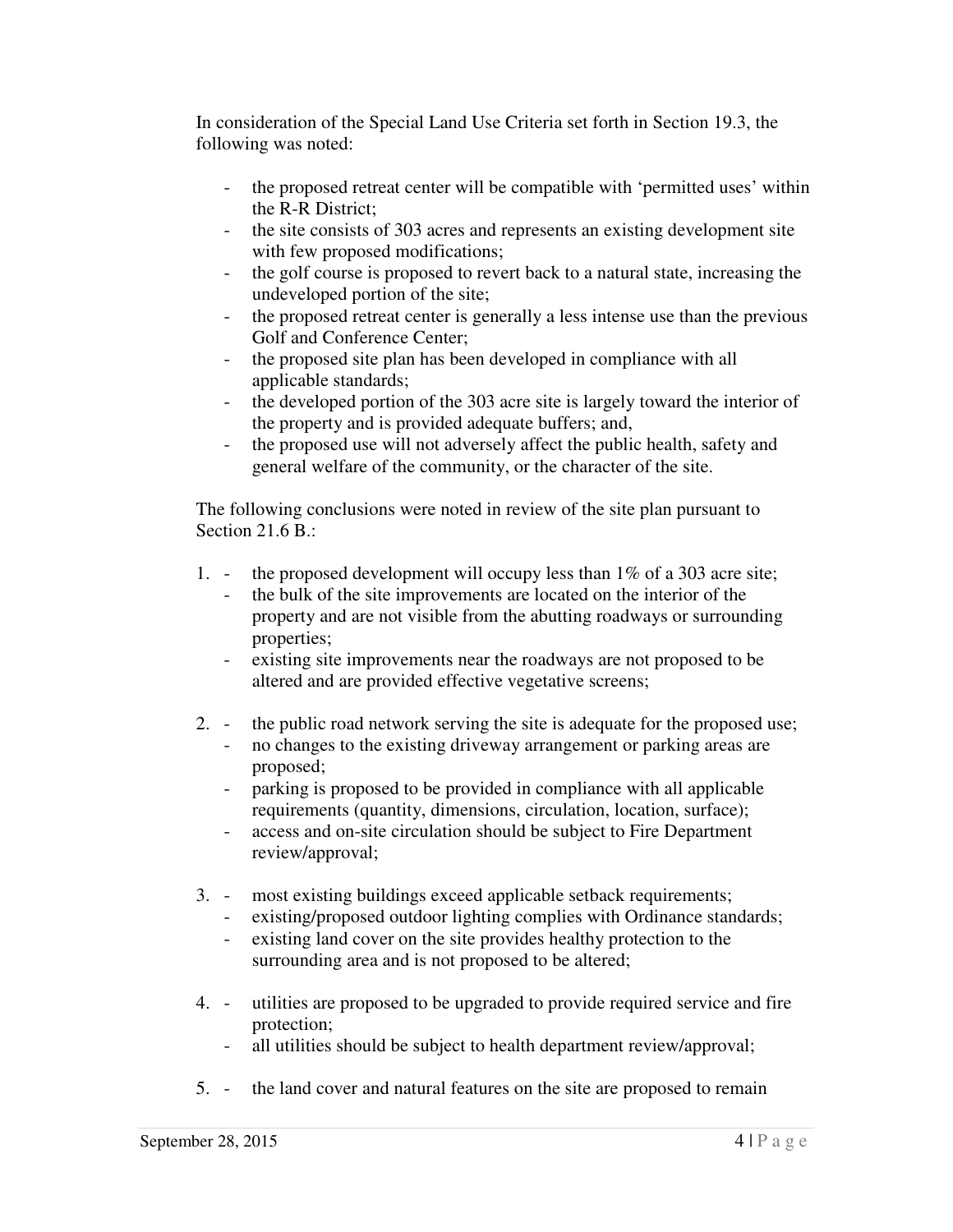unaltered;

- the existing golf course will be allowed to return to its natural state, adding to the percentage of the property that will remain undeveloped;
- - on-site landscaping will be replaced/expanded in proposed construction areas;
- 6. the existing method of storm water disposal is proposed to remain unchanged;

 It was reiterated that the above findings were based on the application documents presented and the representations made by the applicant at the meeting.

Acting Chairperson Price then moved to grant Special Land Use Permit/Site Plan Approval for the proposed therapeutic retreat center on the subject site based upon the review findings of Article 20, Item 24 – Retreat and Educational Center, Section 19.3 – Special Land Use Criteria, and Section 21.6 B. – Site Plan Review Criteria, and conditioned upon the review/approval by the Kalamazoo County Health Department and Township Fire Department. Scott seconded the motion. The motion carried unanimously.

#### *Chairperson Lauderdale returned to the Planning Commission table.*

2. Public Hearings - Article 15 – Maximum Building Length Section 21.4 T. and 18.4. D.4. – Site Plans Section 13.5 A. – Parking District Sections  $8.2$  C. and  $8.5$  A. – R-3 District Section 18.4. C. and Article 15 – Accessory Buildings

 Chairperson Lauderdale referenced the Tentative Text of Proposed Amendments to the Zoning Ordinance and reviewed the draft text. He stated that the proposed text amendments were considered as a result of questions presented to the Commission by the Zoning Administrator. It was noted that the changes had received lengthy consideration at meetings of the Planning Commission in June and July, 2015 and finalized for public hearing in August, 2015.

 No public comment was offered on the matter. The public comment portion of the public hearing was then closed.

Chairperson Lauderdale moved to recommend approval to the Township Board of the proposed amendments as set forth in the September 28, 2015 public hearing notice/tentative text document. Fry seconded the motion. The motion carried unanimously.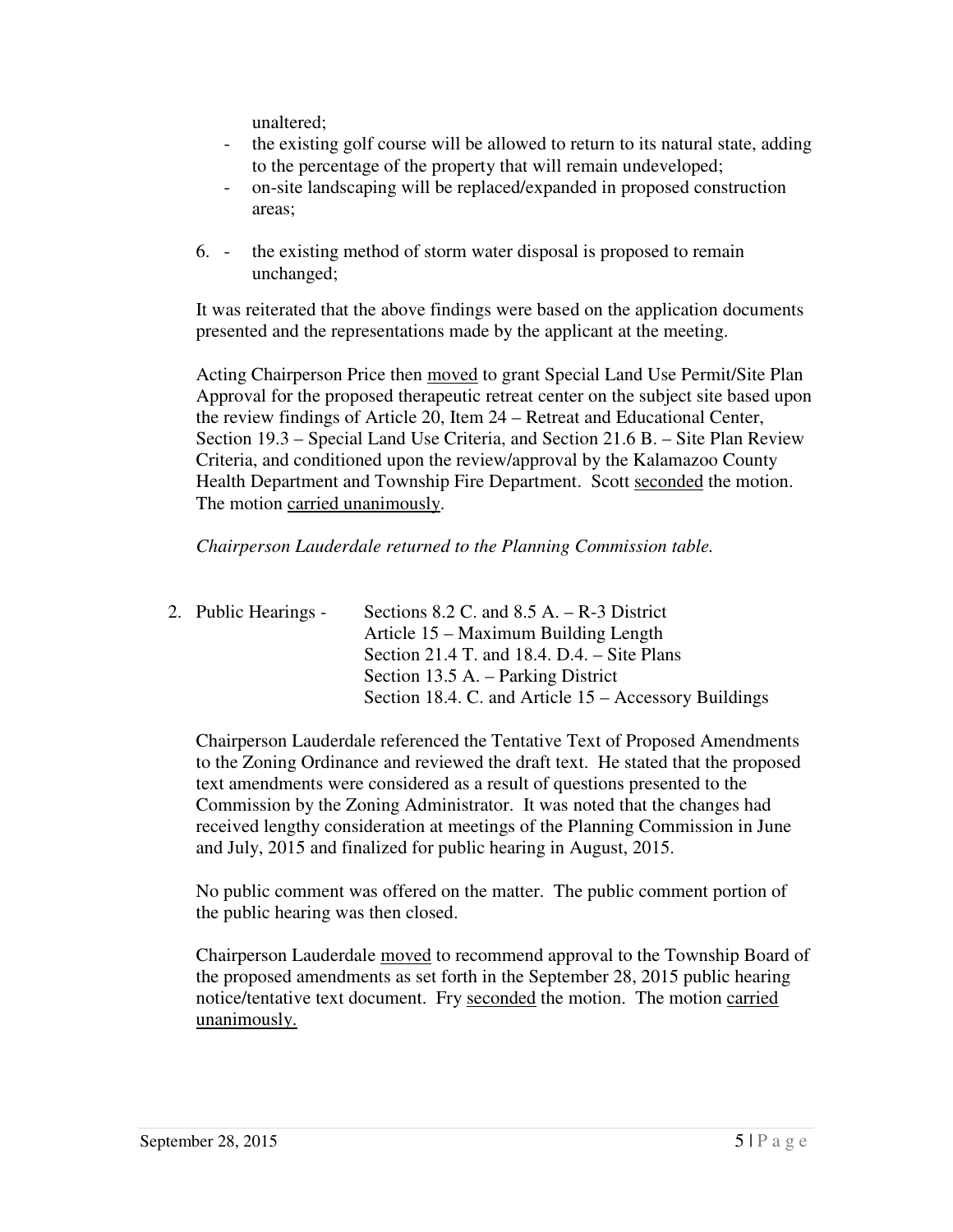3. Horse Boarding Facility

 Chairperson Lauderdale noted that the Commission had agreed to place consideration of an amendment to the 'horse boarding facility' provision currently in the Ordinance on the agenda in response to a request made by the Terpenings at the August meeting.

 He advised that since the August meeting, the Terpenings have opted to pursue approval of their proposed facility under the Right to Farm Act GAAMPS instead of obtaining local zoning approval. Gale stated that the Terpenings are currently operating a commercial horse boarding facility on the site and that AGS is in contact with the Department of Agriculture to confirm the status of the application for GAAMPS approval.

 The Commission acknowledged the update on the Terpening matter and noted that they are no longer requesting consideration of the text amendment. The Commission determined to continue consideration of the matter outside of an application and directed Harvey to continue to research/compile sample ordinances for consideration in October.

## UNFINISHED BUSINESS

1. Stoatin Brae Golf Course (15579 Augusta Drive)

 Chairperson Lauderdale stated that Planning Commission member Jon Scott is representing the project and will not be serving as a member of the Planning Commission during its consideration of the matter.

 Gale stated that the Planning Commission had granted Special Land Use Permit/Site Plan Approval for the subject golf course on April 27, 2015 and that a condition of approval required 'submission of required building plans within three months of the date of receipt of Special Land Use Permit/Site Plan Approval.' He advised that the construction documents were not submitted in compliance with the established deadline and that an extension of the deadline is required.

 Jon Scott was present on behalf of the project. He noted that the construction documents have recently been submitted to AGS and that a 120-day extension to the 3-month requirement would be satisfactory to complete the process.

 Scott then referenced a memo provided to AGS dated September 25, 2015 wherein several proposed minor site plan clarifications are detailed. He reviewed the noted clarifications for Commission consideration. The Commission noted that the clarifications do not represent modifications to the approved plan and do not require Commission action.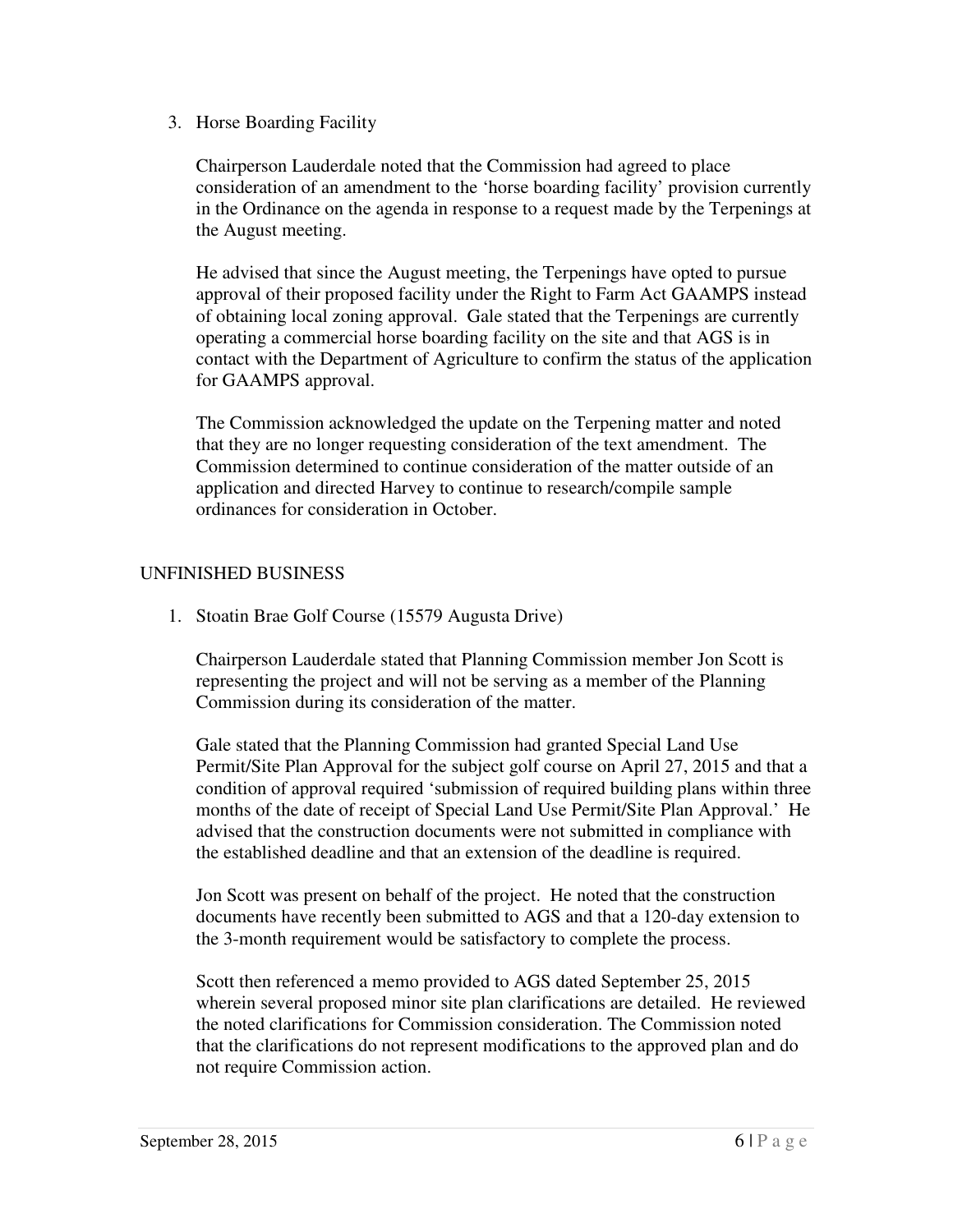Chairperson Lauderdale then moved to grant a 120-day extension to the 3-month deadline of July 27, 2015 for the submission of all building plans for the project. Price seconded the motion. The motion carried unanimously.

2. Dock Rental Issue (per AGS)

 Due to the lateness of the hour, discussion of the revised draft text provided by Gale that proposes an amendment to the definition of 'Dwelling Unit' set forth in Section 2.2 and an amendment to 17.2 B. – Boathouses and Dock Regulations was postponed to the October meeting.

3. Screening Standards

 Due to the lateness of the hour, the Commission agreed to postpone discussion of the draft text provided by Harvey to the October meeting.

4. Conditional Rezoning

 Due to the lateness of the hour, discussion of the sample ordinance provided by Harvey was postponed to the October meeting.

5. Watershed Protection Strategies

 Due to the lateness of the hour, discussion of the matter was postponed to the October meeting.

6. Recreation Plan

 Chairperson Lauderdale reminded that the Commission had agreed that Fry (and the Parks Commission) will work to complete a recommended prioritization list that aligns with the Park grant for submission to the Commission after October.

# REPORT FROM TOWNSHIP BOARD

 Scott reported a recent Township Board focus on enforcement practices in the Township and continued discussion regarding the new Township facility. He added that GLAT continues to work with the Kalamazoo County Parks Department to energize completion of the KVRT.